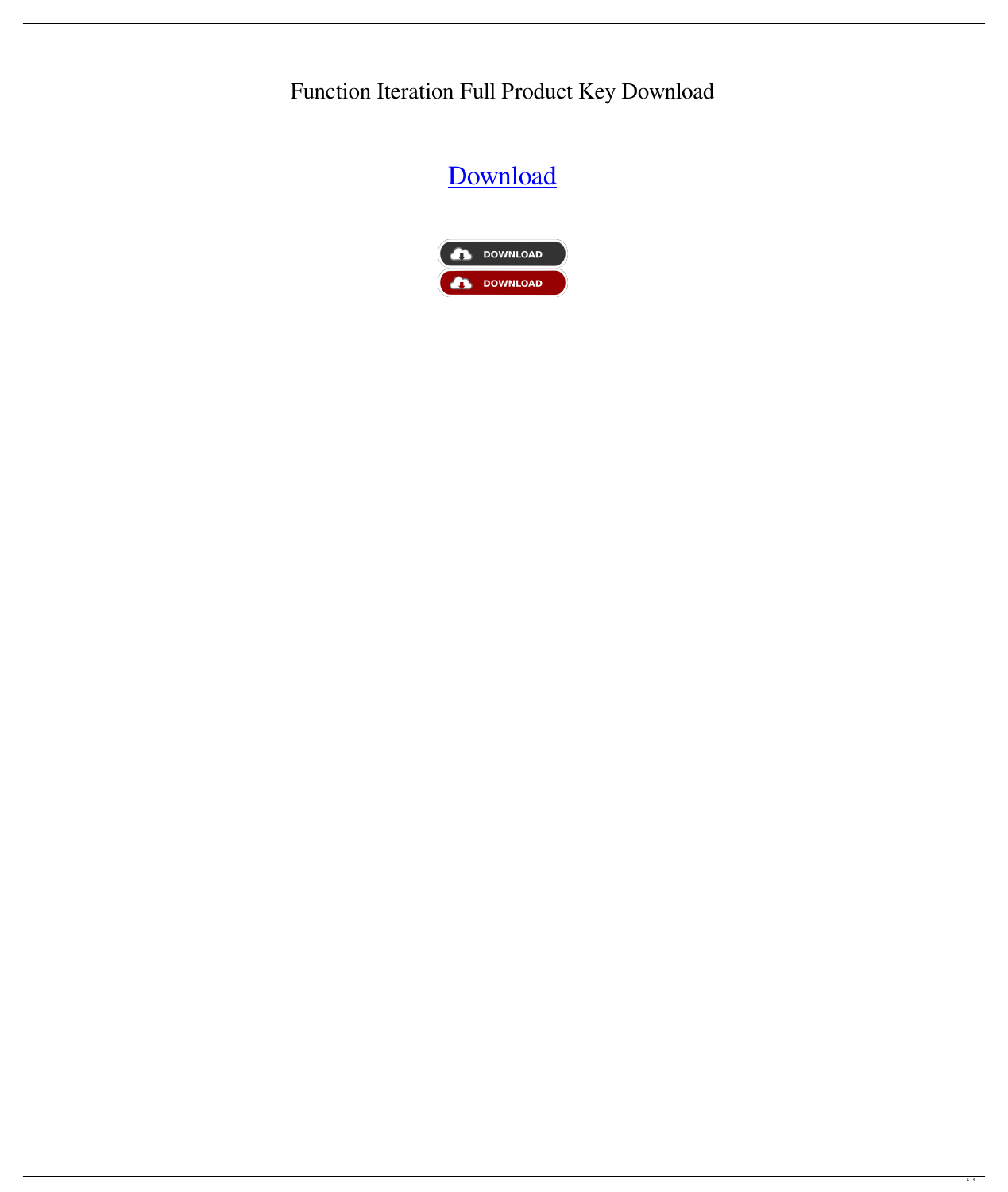#### **Function Iteration For Windows**

It is a drawing utility for the computer, which allows the user to visualize the graph of a specified function. The main window of the program has an address label, a list box and two buttoms the function iterator. When th coordinates. The function iterator can also be closed by clicking the red cross in the upper-right corner. After the user finishes the functionshe can simply click the button to close the program. The program is available of the TOPs browsers designed to make use of TOP Internet Browsers. The program allows the users to view Top 250 Collections in... 12.04 MB Nature Animate 1.0 Programs Nature Animate is an easy-to-use program for creating quality videos of your nature images or photos.... 10.36 MB Internet Printing Program Program S The Internet Printing Programs The Internet Printing Program is a commercial-level program designed for the desktop printing o Programs Advanced Font Viewer is a handy font viewer that allows you to browse the fonts of your computer in various ways. It comes with a preview window, a lookup window and a font editor, and it will enable you to import the fonts of your computer in various ways. It comes with a preview window, a lookup window and a font editor, and it will

#### **Function Iteration Crack +**

This example creates a simple button on the Plot window that can be used to generate a horizontal sequence of numbers. It is used to simulate changes in the graph. The procedure is outlined as follows: 1. Click the button are plotted on the graph. 4. Close the plot by clicking the button on the Plot Window. 5. Move the cursor and click the button on the Plot Window again to view the sequence of values. 6. The procedure 'Generate' can be cha different formats. In addition it can edit the graphs and generate curves by entering data into the main window. The program has been developed to be as easy to use as possible. The user interface is fully integrated with coordinates. It is also possible to erase the graph by selecting any points and clicking on the mouse button. The draw tool allows the easy selection of any two points on the graph. The graph can be scaled up and down and graph to a standard file type like eps. In addition the Graph Window is capable of saving a copy of the graph in different graphics formats such as PDF. To save the graph it is necessary to close the Graph Window is capabl saved the Saved Window is automatically updated with any changes made to the graph. When the Graph Window is opened again it will show the saved 1d6a3396d6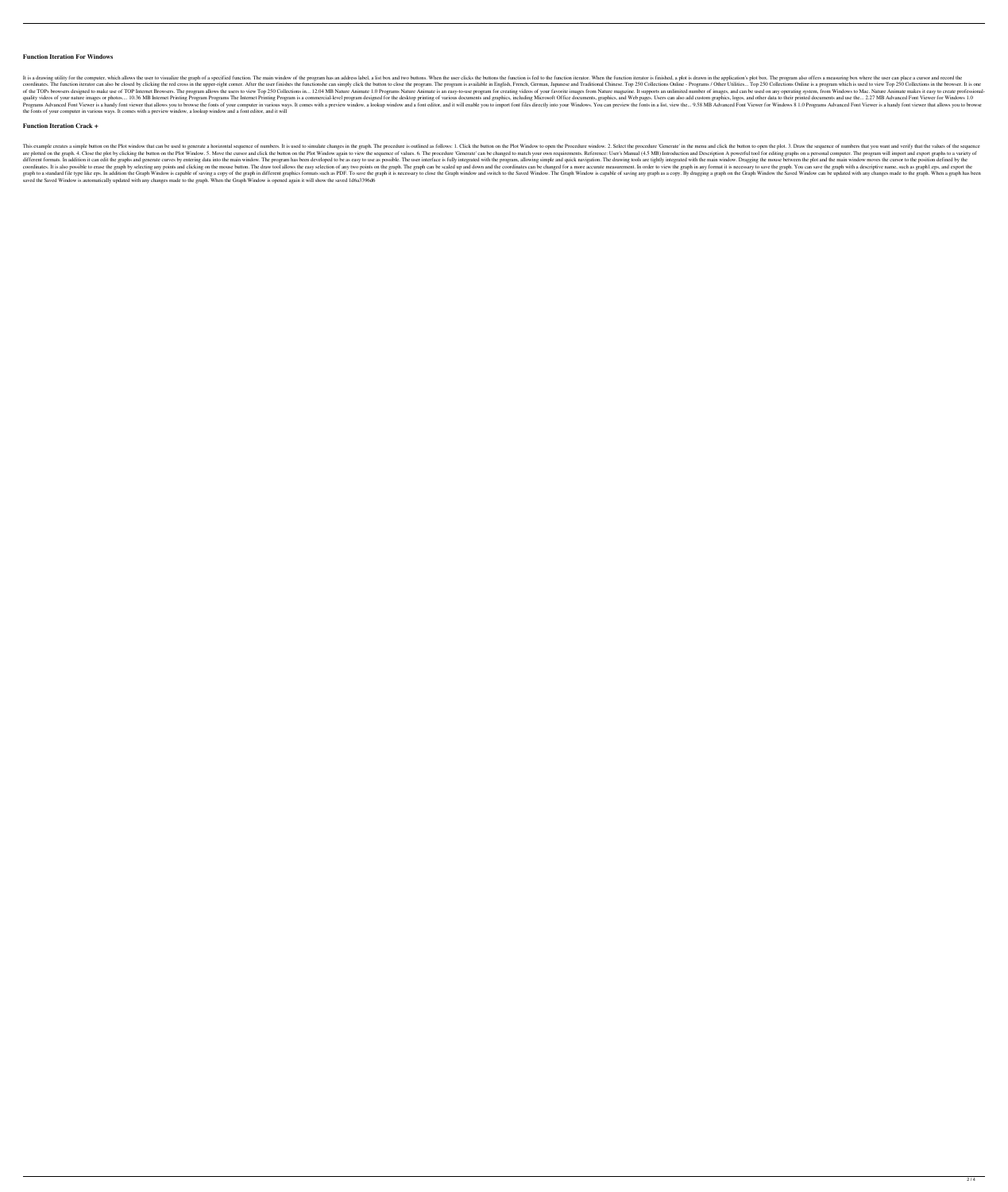## **Function Iteration Crack+ Full Version Download**

\* Step 1: We start with the help of the example \* Step 2: In this example, we enter the graph of the function. \* Step 3: The plot is generated. \* Step 4: The graph of the function is displayed. \* Step 5: The method is impl enter another function into the program. \* Step 11: The graph is generated by the program. \* Step 12: The graph is displayed. \* Step 13: The graph of the function is displayed. \* Step 14: Finally, we exit the program. \* St 19: The coordinates of the point are displayed in a file. \* Step 20: The coordinates of the point are displayed. \* Step 21: The coordinates of the point are saved in a file. \* Step 22: The coordinates of the point are disp two functions simultaneously. You can simulate changes in the graphs by the help of the mouse and view the exact coordinates of a point by placing the cursor on the plot. Pair Function Description: \* Step 2: In this exampl multiple graphs. \* Step 6: We enter another function into the program. \* Step 7: The graphs of the functions are displayed. \* Step 8: The graphs are displayed. \* Step 9: The graphs of the functions are displayed. \* Step 10

# **What's New in the Function Iteration?**

Iteration is a very handy utility. It is an editor for plotting functions and visualizing the graph of a function. The program can also export the graph to a.jpg file or other image formats. Usage: 1. Copy the Data file fr file is big, click on the 'Size to fit' button to see the graph on the screen. 6. If you want to simulate a change in the graph, click the 'Graph' button, and place the cursor on the desired point. 7. You can save the grap program. The overall goal of the proposed study is to develop the candidate's career in the field of endocrinology and aging, and to prepare her for a career as an independent investigator. The principal focus of the appli several skeletal disorders, especially malignant bone tumors and osteoporosis. A better understanding of the regulation of the PTH/PTHrP system and its involvement in the pathogenesis of skeletal disease may lead to improv specific aims are: 1) To test the hypothesis that PTH increases the production of PTHrP by osteoblasts, and 2) To determine the mechanisms by which PTH increases PTHrP production. The first aim will involve comparison of P mRNA levels and stability, PTHrP mRNA half-life, PTHrP protein production and secretion, and transcription factor activation in response to PTH in PHPT-derived osteoblasts versus normal osteoblasts. Because PHPT cells exhi